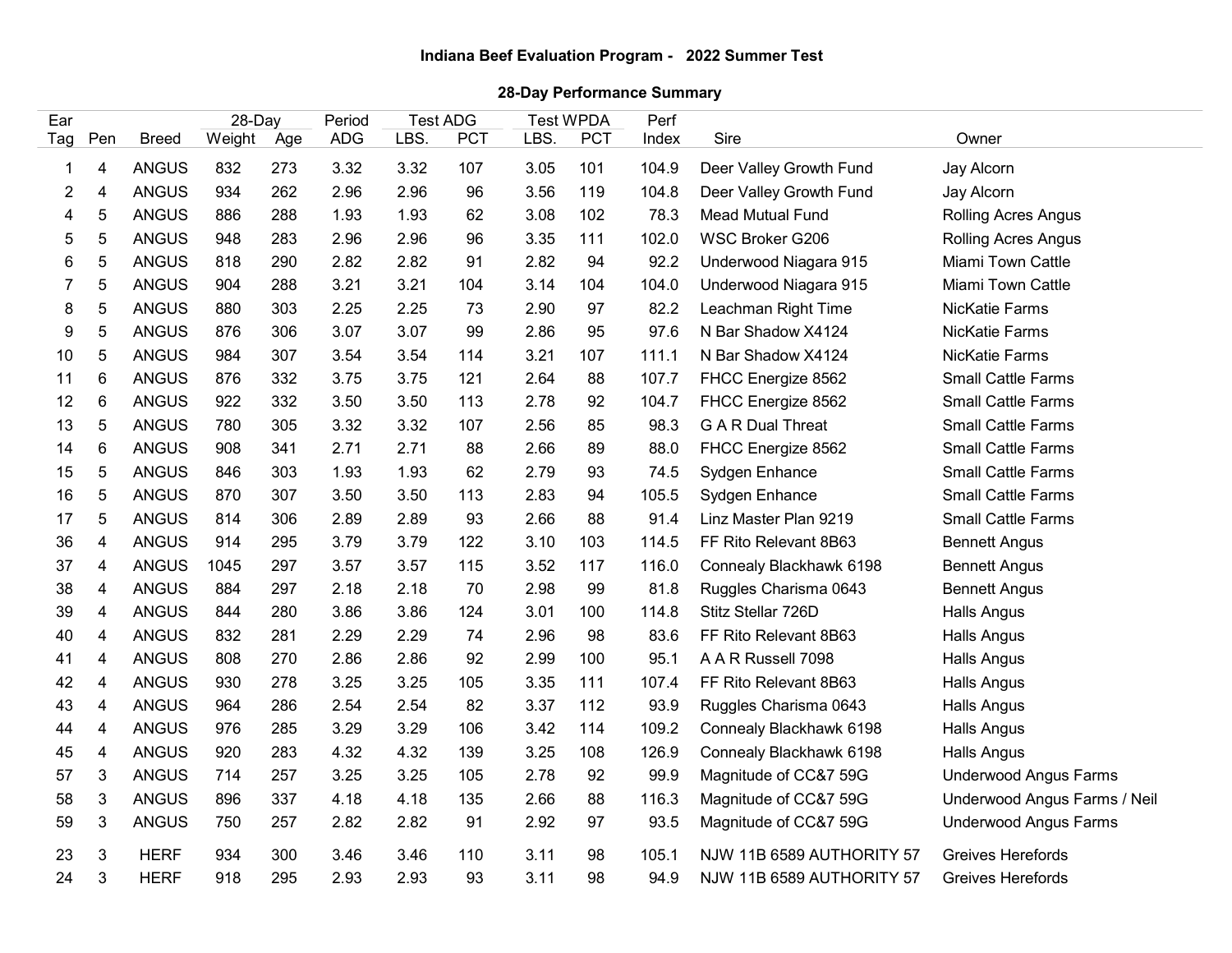| Ear      |                     |                            | 28-Day     |            | Period       | <b>Test ADG</b> |            | <b>Test WPDA</b> |            | Perf           |                                                          |                                               |  |
|----------|---------------------|----------------------------|------------|------------|--------------|-----------------|------------|------------------|------------|----------------|----------------------------------------------------------|-----------------------------------------------|--|
| Tag      | Pen                 | <b>Breed</b>               | Weight     | Age        | ADG<br>3.18  | LBS.            | <b>PCT</b> | LBS.             | <b>PCT</b> | Index<br>103.8 | Sire                                                     | Owner                                         |  |
| 25       | $\mathfrak{S}$<br>3 | <b>HERF</b><br><b>HERF</b> | 980        | 285        |              | 3.18            | 101        | 3.44             | 108        |                | NJW 11B 6589 AUTHORITY 57                                | <b>Greives Herefords</b>                      |  |
| 26<br>27 | $\mathbf{3}$        | <b>HERF</b>                | 840<br>876 | 296<br>294 | 3.89<br>4.07 | 3.89<br>4.07    | 123<br>129 | 2.84<br>2.98     | 89<br>94   | 109.8<br>115.0 | NJW 133A 6589 MANIFEST 87G<br>NJW 133A 6589 MANIFEST 87G | Greives Herefords<br><b>Greives Herefords</b> |  |
| 28       | 3                   | <b>HERF</b>                | 904        | 272        | 2.57         | 2.57            | 82         | 3.32             | 105        | 90.8           | <b>NJW 133A 6589 MANIFEST 87G</b>                        | Greives Herefords                             |  |
| 60       | 3                   | <b>HERF</b>                | 934        | 282        | 3.21         | 3.21            | 102        | 3.31             | 104        | 102.9          | BOYD 31Z BLUEPRINT 6153                                  | Seward Land & Cattle                          |  |
| 61       | 6                   | <b>HERF</b>                | 1245       | 382        | 2.86         | 2.86            | 91         | 3.26             | 103        | 95.4           | NJW 73S M326 TRUST 100W E                                | Seward Land & Cattle                          |  |
| 62       | 3                   | <b>HERF</b>                | 822        | 257        | 2.21         | 2.21            | 70         | 3.20             | 101        | 82.4           | BOYD 31Z BLUEPRINT 6153                                  | Seward Land & Cattle                          |  |
|          |                     |                            |            |            |              |                 |            |                  |            |                |                                                          |                                               |  |
| 55       | 3                   | R ANGS                     | 862        | 374        | 4.14         | 4.14            | 136        | 2.30             | 77         | 112.3          | <b>WCCF Franchise 932G</b>                               | <b>Walnut Creek Crossing Farms</b>            |  |
| 56       | 6                   | R ANGS                     | 1100       | 432        | 3.21         | 3.21            | 105        | 2.55             | 85         | 97.3           | <b>WCCF Franchise 932G</b>                               | <b>Walnut Creek Crossing Farms</b>            |  |
| 18       | 6                   | SIM-AN                     | 1200       | 394        | 2.32         | 2.32            | 80         | 3.05             | 104        | 89.7           | <b>WBF IRON CLAD E053</b>                                | <b>Neal Brothers Simmentals</b>               |  |
| 19       | 6                   | SIM-AN                     | 1160       | 422        | 2.50         | 2.50            | 87         | 2.75             | 94         | 89.4           | <b>WS PROCLAMATION E202</b>                              | <b>Neal Brothers Simmentals</b>               |  |
| 20       | 6                   | SIM-AN                     | 974        | 320        | 3.18         | 3.18            | 110        | 3.04             | 104        | 107.5          | WBF IRON CLAD E053                                       | <b>Neal Brothers Simmentals</b>               |  |
| 21       | 6                   | SIM-AN                     | 1160       | 379        | 3.11         | 3.11            | 108        | 3.06             | 104        | 106.3          | WBF IRON CLAD E053                                       | <b>Neal Brothers Simmentals</b>               |  |
| 22       | $\overline{2}$      | SIM-AN                     | 784        | 284        | 2.82         | 2.82            | 98         | 2.76             | 94         | 96.2           | OMF EPIC E27                                             | <b>Barron Simmentals</b>                      |  |
| 29       | $\sqrt{5}$          | SIM-AN                     | 794        | 290        | 2.36         | 2.36            | 82         | 2.74             | 93         | 86.3           | TJ GOLD 274G                                             | Allen Farm                                    |  |
| 30       | $\overline{2}$      | SIM-AN                     | 720        | 283        | 2.75         | 2.75            | 95         | 2.54             | 87         | 91.8           | TJ FRANCHISE 451D                                        | Allen Farm                                    |  |
| 31       | $\overline{2}$      | SIM-AN                     | 790        | 283        | 3.00         | 3.00            | 104        | 2.79             | 95         | 100.4          | TJ ROOSEVELT 366E                                        | Allen Farm                                    |  |
| 32       | $\overline{2}$      | SIM-AN                     | 780        | 284        | 2.54         | 2.54            | 88         | 2.75             | 94         | 90.1           | LEACHMAN LA CERTAINTY G0                                 | Allen Farm                                    |  |
| 33       | $\overline{2}$      | SIM-AN                     | 764        | 272        | 3.04         | 3.04            | 105        | 2.81             | 96         | 101.4          | <b>SAND RANCH HAND</b>                                   | Allen Farm                                    |  |
| 34       | $\sqrt{2}$          | SIM-AN                     | 792        | 274        | 3.32         | 3.32            | 115        | 2.89             | 98         | 108.4          | TJ ROOSEVELT 366E                                        | Allen Farm                                    |  |
| 35       | $\overline{2}$      | SIM-AN                     | 668        | 285        | 3.64         | 3.64            | 126        | 2.34             | 80         | 107.7          | TJ FRANCHISE 451D                                        | Allen Farm                                    |  |
| 46       | $\overline{2}$      | SIM-AN                     | 862        | 273        | 2.61         | 2.61            | 90         | 3.16             | 107        | 97.2           | MR SR HIGHLIFE G1609                                     | <b>TJ Simmentals</b>                          |  |
| 47       | $\overline{2}$      | SIM-AN                     | 870        | 275        | 3.04         | 3.04            | 105        | 3.16             | 108        | 106.2          | TJ MAIN EVENT 503B                                       | Saxe Farm                                     |  |
| 48       | 5                   | SIM-AN                     | 848        | 292        | 2.86         | 2.86            | 99         | 2.90             | 99         | 98.9           | TJ MAIN EVENT 503B                                       | Saxe Farm                                     |  |
| 49       | $\overline{2}$      | SIM-AN                     | 856        | 281        | 3.39         | 3.39            | 118        | 3.05             | 104        | 112.0          | MR SR HIGHLIFE G1609                                     | Saxe Farm                                     |  |
| 50       | 5                   | SIM-AN                     | 900        | 288        | 2.43         | 2.43            | 84         | 3.13             | 106        | 93.0           | TJ FRANCHISE 451D                                        | Saxe Farm                                     |  |
| 51       | $\overline{2}$      | SIM-AN                     | 878        | 277        | 3.25         | 3.25            | 113        | 3.17             | 108        | 110.7          | TJ MAIN EVENT 503B                                       | Saxe Farm                                     |  |
| 52       | 6                   | SIM-AN                     | 1125       | 381        | 2.57         | 2.57            | 89         | 2.95             | 101        | 93.7           | WBF IRON CLAD E053                                       | <b>Neal Brothers Simmentals</b>               |  |
| 53       | $\overline{2}$      | SIM-AN                     | 902        | 282        | 2.00         | 2.00            | 69         | 3.20             | 109        | 85.1           | TJ MAINEVENT 503B                                        | Springbrook Farms                             |  |
| 54       | $\overline{2}$      | SIM-AN                     | 978        | 284        | 3.89         | 3.89            | 135        | 3.44             | 117        | 127.8          | GIBBS 0601X RAISINCAIN                                   | Springbrook Farms                             |  |
| 3        | 2                   | <b>SIMTAL</b>              | 906        | 277        | 2.86         | 2.86            | 94         | 3.27             | 109        | 99.9           | <b>LCDR FAVOR 149F</b>                                   | <b>Clear Water Simmentals</b>                 |  |
|          |                     |                            |            |            |              |                 |            |                  |            |                |                                                          |                                               |  |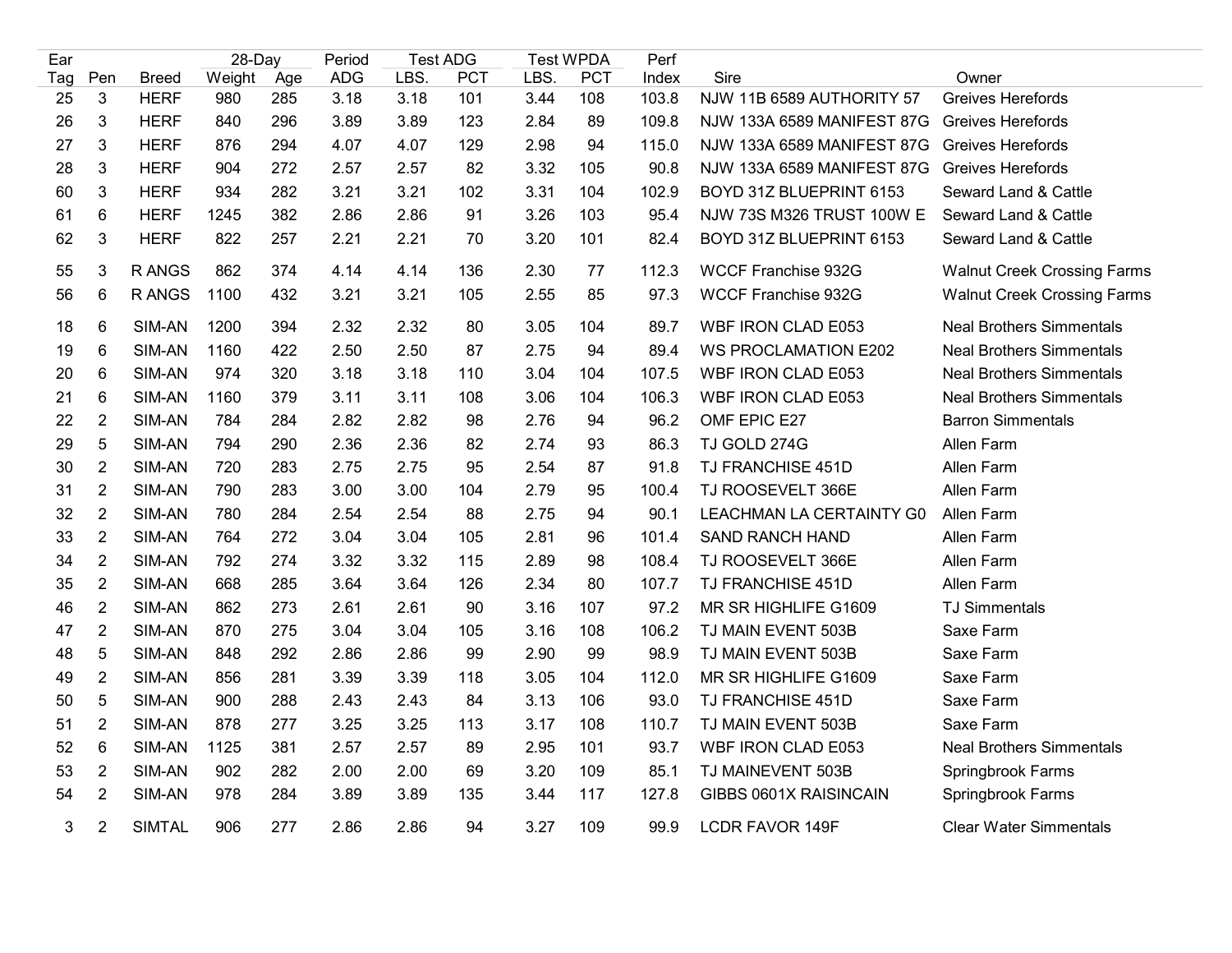|               |                  | <b>28-Day Breed Summary</b> |     |        |      |             |
|---------------|------------------|-----------------------------|-----|--------|------|-------------|
|               | No.              | 28-Day                      |     | Period |      | <b>Test</b> |
| <b>Breed</b>  | <b>Bulls</b>     | Weight                      | Age | ADG    | ADG  | <b>WPDA</b> |
| <b>ANGUS</b>  | 29               | 881                         | 294 | 3.10   | 3.10 | 3.01        |
| <b>HERF</b>   | $\boldsymbol{9}$ | 939                         | 296 | 3.15   | 3.15 | 3.17        |
| R ANGS        | $\overline{2}$   | 981                         | 403 | 3.68   | 3.68 | 2.43        |
| SIM-AN        | 21               | 895                         | 305 | 2.89   | 2.89 | 2.94        |
| <b>SIMTAL</b> | $\mathbf{1}$     | 906                         | 277 | 2.86   | 2.86 | 3.27        |

28-Day Breed Summary